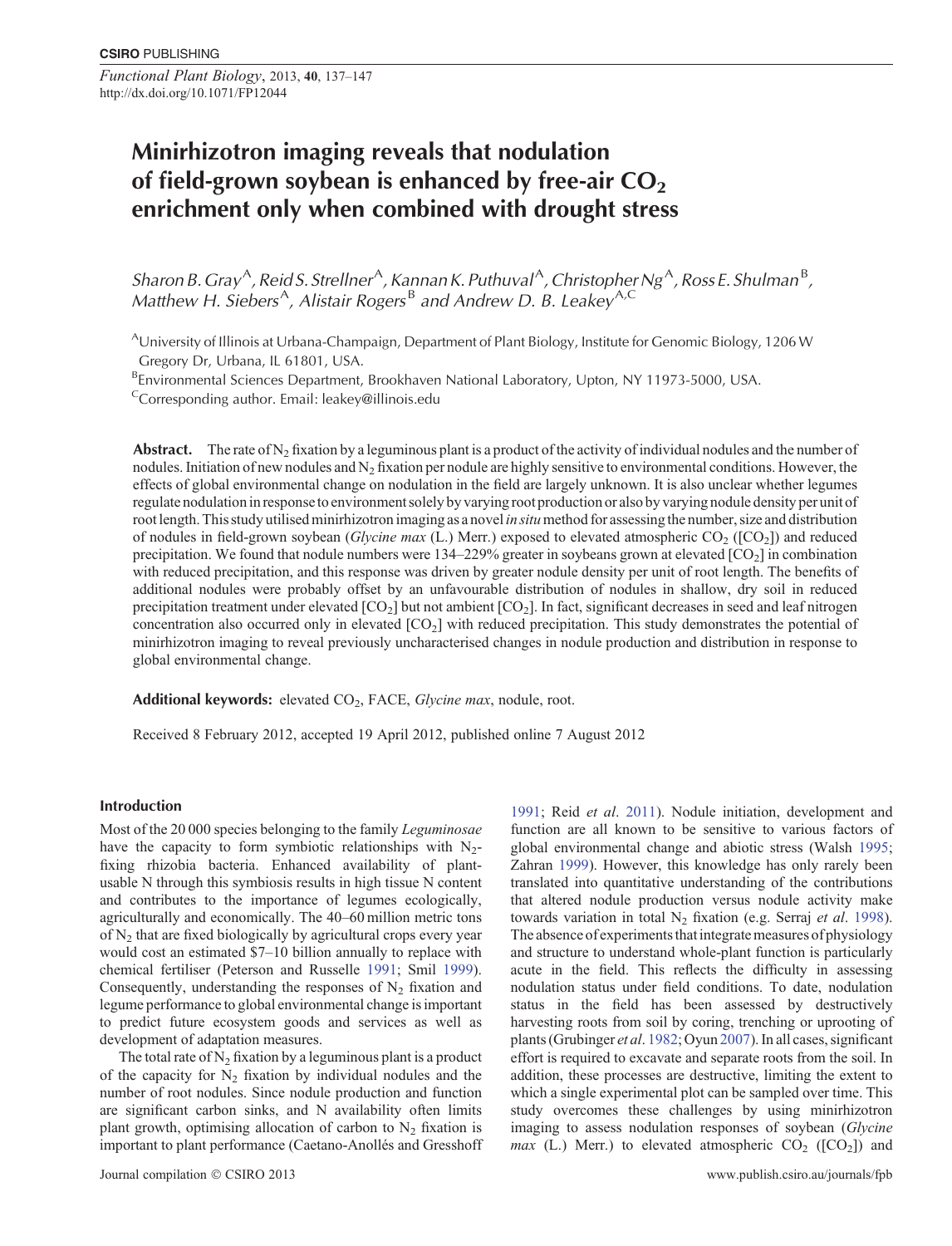reduced precipitation, which are two elements of global environmental change that are expected to have opposing effects on nodulation and legume performance.

Elevated  $CO<sub>2</sub>$  generally stimulates total N<sub>2</sub> fixation by legumes when other nutrients are not limiting (Zanetti *et al*. [1996;](#page-10-0) Schortemeyer *et al*. [2002;](#page-10-0) van Groenigen *et al*. [2006](#page-10-0)). In addition, legumes typically maintain N status in leaf and reproductive tissues at elevated  $[CO<sub>2</sub>]$  compared with ambient  $[CO<sub>2</sub>]$ , whereas nonlegumes do not, implying that N<sub>2</sub> fixation is increased to maintain the balance between C and N metabolism (Rogers *et al*. [2006;](#page-9-0) Ainsworth *et al*. [2007;](#page-8-0) Taub *et al*. [2008](#page-10-0); Rogers *et al*. [2009](#page-9-0)). This can lead to less photosynthetic acclimation, smaller reductions in yield quality and greater stimulation of productivity and yield in legumes versus nonlegumes at elevated [CO<sub>2</sub>] (Rogers *et al.* [2009](#page-9-0)). Numerous pot-based experiments suggest that the stimulation of  $N_2$ fixation at elevated  $[CO<sub>2</sub>]$  is primarily driven by a greater number or size of nodules, and not by changes in the specific nodule  $N_2$  fixation rate (Finn and Brun [1982;](#page-9-0) Murphy [1986](#page-9-0); Norby [1987](#page-9-0); Schortemeyer *et al*. [2002](#page-10-0); Lee *et al*. [2003;](#page-9-0) Prévost *et al*. [2010;](#page-9-0) Cernusak *et al*. [2011\)](#page-9-0). However, it is unclear the extent to which legumes achieve greater nodulation under elevated  $[CO<sub>2</sub>]$  by varying nodule density per unit of root length, the distribution of nodules on the root system or total root length. Furthermore, there are very few, if any, published reports of nodulation status for legumes in replicated free-air  $CO<sub>2</sub>$ enrichment (FACE) or open-top chamber experiments on plants growing in unrestricted soil. This is significant because it is increasingly recognised that plant responses to elevated [CO2] are different in controlled environments versus field conditions where interactions between the plant–microbe–soil complex are not disturbed (Körner [2006](#page-9-0); Ainsworth *et al*. [2008](#page-8-0)).

Initiation, growth and activity of  $N_2$ -fixing nodules are more sensitive to water stress than carbon assimilation or general metabolism of the host plant, but the magnitude of the reduction in  $N<sub>2</sub>$  fixation depends on the severity of the drought stress as well as the timing of the drought stress relative to plant growth and development (Durand *et al*. [1987;](#page-9-0) Zahran [1999](#page-10-0)). The effects of drought on total plant  $N_2$  fixation may be attributed to reduced nodule numbers (Williams and De Mallorca [1984](#page-10-0); Sangakkara *et al*. [1996;](#page-9-0) Antolín *et al*. [2010](#page-8-0)), reduced activity of individual nodules (Sprent [1971](#page-10-0)) or a combination of both.

Existing data suggest that elevated atmospheric  $[CO<sub>2</sub>]$ ameliorates drought-induced reductions in  $N_2$  fixation by increasing the exchange of both carbon and N when the nodule is at a given soil moisture content (Serraj *et al*. [1998](#page-10-0); De Luis *et al*. [1999\)](#page-9-0). Additionally, the reduced transpiration of plants growing under elevated  $[CO<sub>2</sub>]$  often leads to conservation of soil moisture and it has been proposed that this may also delay the effects of drought on  $N_2$  fixation by maintenance of a favourable water status in the soil surrounding the nodules (reviewed in Rogers *et al*. [2009](#page-9-0)). However, studies investigating the interactive effects of elevated  $[CO<sub>2</sub>]$  and drought have been conducted in controlled environments where plants were not exposed to natural gradients or fluctuations in soil moisture resources. Therefore, if nodule distribution were affected by elevated  $[CO<sub>2</sub>]$  in a way that altered their ability to fix nitrogen, these laboratory studies would have overlooked this complexity in plants' response to elevated  $[CO<sub>2</sub>]$ . Growth in soil

compared with growth in an artificial environment alters the number of root nodules, the distribution of root nodules between primary and lateral roots, and the depth distribution of nodules in seedlings of various legumes including soybean, cowpea (*Vigna unguiculata* (L.) Walp.) and siratro (*Macroptilium atropurpureum* (Moc. & Sessé ex DC.) Urb.) (Pueppke [1986\)](#page-9-0), suggesting that field experiments are necessary to accurately quantify nodulation responses to environmental change. Over 76 million hectares of soybean were harvested in the USA in 2010, with a value of approximately \$39 billion (USDA; [www.nass.usda.gov](http://www.nass.usda.gov)). Production is primarily in the Midwest where soybean is grown in rotation with maize (*Zea mays* L.) to form the dominant land use. This study used the soybean free-air  $CO<sub>2</sub>$ enrichment (SoyFACE) facility, which is located at the centre of this region. The low environmental heterogeneity of the site and the inbred nature of soybean increased the statistical power of this experiment  $(n=4)$ . The objective of this study was to investigate the interactive effects of elevated  $[CO<sub>2</sub>]$  and reduced precipitation on nodulation status of field-grown soybean. Specifically, we aimed to test the hypotheses that: (1) elevated  $[CO<sub>2</sub>]$  will stimulate nodule production and nodule size; (2) reduced precipitation will inhibit nodule production; and (3) elevated  $[CO<sub>2</sub>]$  will ameliorate the negative effects of reduced precipitation on nodule production.

# **Materials and methods**

# *Field site and treatments*

This experiment was carried out at the SoyFACE facility in Champaign, Illinois (40°02′N, 88°14′W) during the summer of 2010. At SoyFACE, soybean (*Glycine max* (L.) Merr. cv. 93B15, Pioneer Hi-Bred International, Des Moines, IA, USA) were grown under fully open-air conditions at either current ambient atmospheric  $CO<sub>2</sub>$  (~385 parts per million (ppm)) or elevated atmospheric  $CO<sub>2</sub>$  (585 ppm). Elevated  $CO<sub>2</sub>$  treatment was achieved through the use of FACE technology (Miglietta *et al*. [2001](#page-9-0)). Detailed descriptions of the fumigation technology, field management practices and micrometeorological monitoring used at SoyFACE have been published previously (Leakey *et al*. [2004;](#page-9-0) Rogers *et al*. [2004](#page-9-0)). Plants were grown in experimental plots measuring 20 m in diameter. Whole plots were exposed to either ambient or elevated CO<sub>2</sub>, and within whole plots,  $8 \times 4$  m subplots were exposed to either control precipitation or reduced precipitation. This resulted in four treatment combinations: ambient  $CO<sub>2</sub>$  with control precipitation (AC–CP), ambient  $CO<sub>2</sub>$  with reduced precipitation (AC–RP), elevated  $CO<sub>2</sub>$  with control precipitation (EC–CP) and elevated  $CO<sub>2</sub>$  with reduced precipitation (EC–RP). The replication level of our experiment was four. Palmer Crop Moisture Index (PCMI) data for control precipitation conditions were obtained from the National Oceanic and Atmospheric Administration [\(http://www.cpc.ncep.noaa.](http://www.cpc.ncep.noaa.gov/products/analysis_monitoring/cdus/pastdata/palmer/index.shtml) [gov/products/analysis\\_monitoring/cdus/pastdata/palmer/index.](http://www.cpc.ncep.noaa.gov/products/analysis_monitoring/cdus/pastdata/palmer/index.shtml) [shtml\)](http://www.cpc.ncep.noaa.gov/products/analysis_monitoring/cdus/pastdata/palmer/index.shtml).

The reduced precipitation treatment was imposed by intercepting rainfall with modified Solair motorised retractable fabric awnings (Glen Raven Inc., Glen Raven, NC, USA) mounted on lightweight metal scaffolding. Rainfall intercepted by awnings ran into gutters and was diverted 20 m away from the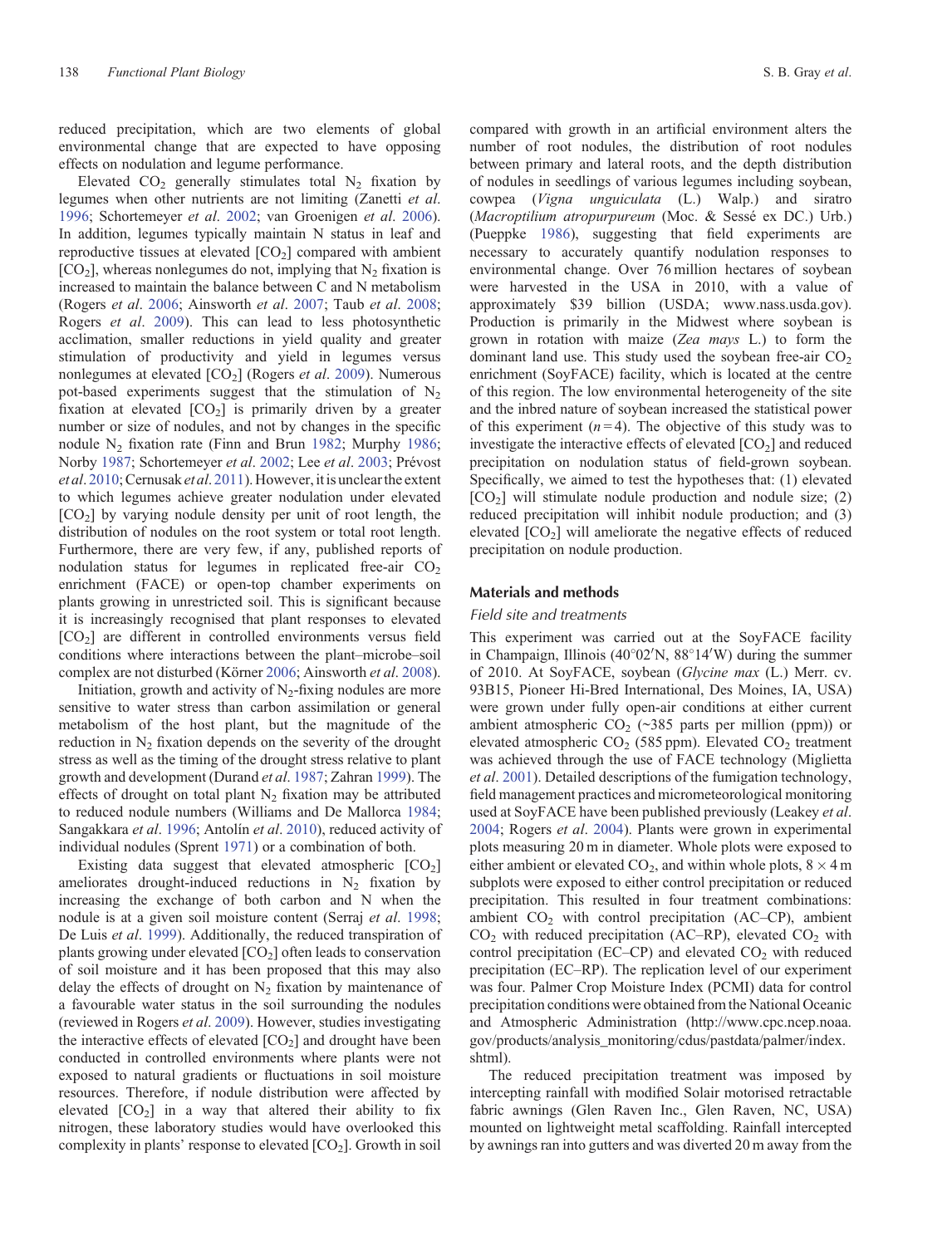<span id="page-2-0"></span>treatment plots using corrugated drain pipes. Awnings were automatically controlled to intercept rainfall events, primarily at night but also occasionally during daylight hours under very low light (<2.5% full sunlight). A central weather station and computer relayed a signal to the awnings to deploy when rainfall was detected, the wind speed was  $\langle 10 \text{ m s}^{-1} \rangle$  and PAR was  $\leq 50 \,\mu\text{mol m}^{-2}\text{ s}^{-1}$ . This allowed interception of significant rainfall, but with minimal effects on solar radiation or  $CO<sub>2</sub>$ fumigation received by the crop. Overall, the awnings were deployed for 4% of the total growing season (109 h). During this time, 0.05% of the total growing season PAR was incident on the crop. However, this is likely to be an overestimate of the shading caused by the canvas awning due to diffuse radiation entering the plot from the gaps between the awning and the plant canopy. No sampling was performed within a 0.5-m perimeter of the edge of the plot, where the metal scaffolding and gutter cast shade. A rubber subsoil barrier was installed around the perimeter of the reduced precipitation subplot to 1 m depth, minimising horizontal inflow of subsurface water. Soil volumetric water content was measured throughout the growing season using a capacitance probe (Diviner-2000, Sentek Sensor Technologies, Stepney, SA, Australia) at 10-cm increments. Measurements were made between depths of 5–105 cm at each of four locations within a subplot. Two locations were within crop rows and two locations were between rows. Measurements were made every 2–6 days. Raw data from the probe were calibrated against gravimetric data using the method of Paltineanu and Starr ([1997](#page-9-0)).

In 2010, soybeans were planted on 27 May and harvested on 23 September.  $CO<sub>2</sub>$  fumigation began on 9 June and rainfall interception in reduced precipitation plots began on 18 June. The growing season precipitation in control precipitation plots was 442 mm, but reduced precipitation plots received 260 mm, corresponding to a 41% reduction in growing season rainfall in reduced precipitation plots (Fig. 1).

## *Rhizotron image data collection and analysis*

Cellulose acetate butyrate minirhizotron observation tubes with a 2-inch internal diameter (Bartz Technology Corp, Carpinteria, CA, USA) were installed within 4 days of planting, before the emergence of soybean seedlings. A tractor-mounted Giddings probe (Giddings Machine Co., Windsor, CO, USA) was used to bore holes and to set minirhizotron tubes. Four minirhizotron tubes were installed in each subplot at  $30^\circ$  from vertical to a soil depth of 90 cm, with two tubes within each subplot located within the soybean rows, and two tubes within each subplot located between the soybean rows. Minirhizotrons were placed in the portion of each subplot that was immediately adjacent to soil moisture access tubes, and with the same distribution and placement relative to crop rows. Tubes were wrapped heavily with tape above the soil surface to exclude light, and the ends were covered using aluminium cans to exclude light and water.

Images were collected along the upper face of the tubes every 2 weeks using a BTC100 $\times$  minirhizotron video microscope and a BTC I-CAP Image Capture System (Bartz Technology Corp.). Images were collected every 1.3 cm for a total of ~80 images per tube per measurement date. Images were analysed using the WinRHIZO Tron MF manual root measurement program



**Fig. 1.** (*a*) Cumulative precipitation during the 2010 growing season plotted against day of year (DOY) for the control precipitation treatment (black area) and the reduced precipitation (grey area) treatments. (*b*) Palmer Crop Moisture Index (PCMI) for Illinois Climate Division 5 during the 2010 growing season plotted against DOY.

(Regent Instruments, Quebec, Canada). For each image, root length and nodule numbers were recorded, and nodule height and width were traced. These data were used to estimate the nodule number per unit of root length (nod#root\_length) and combined with a standard estimate of depth of view (2 mm; Iversen *et al*. [2008\)](#page-9-0) to estimate nodule numbers per unit of soil volume (nod $#_{\text{soil-vol}}$ ). Nodule height and width were also used to estimate nodule crosssectional area using the equation for the area of an ellipse  $(\pi \times (width \times 0.5) \times (height \times 0.5))$ . Collectively, over 25 500 images were analysed for nodule numbers and root length (a representative image with a root nodule is shown in Fig. S1, available as Supplementary Material to this paper).

### *Leaf nitrogen analysis*

Leaflets were collected at midday on six dates, ranging from early vegetative growth (pre- $N_2$  fixation) to reproductive growth. Immediately following harvest, leaf samples were dried to a constant mass in a 70 C oven. Leaves were powdered in a mechanical grinder (2000 Grinder, SPEX CertiPrep, Metuchen, NJ, USA), 1.5–2.5-mg aliquots of each sample were weighed and placed into tin capsules (AX26 DeltaRange Microbalance, Mettler Toledo, Columbus, OH, USA). Leaf N content was determined using an elemental analyser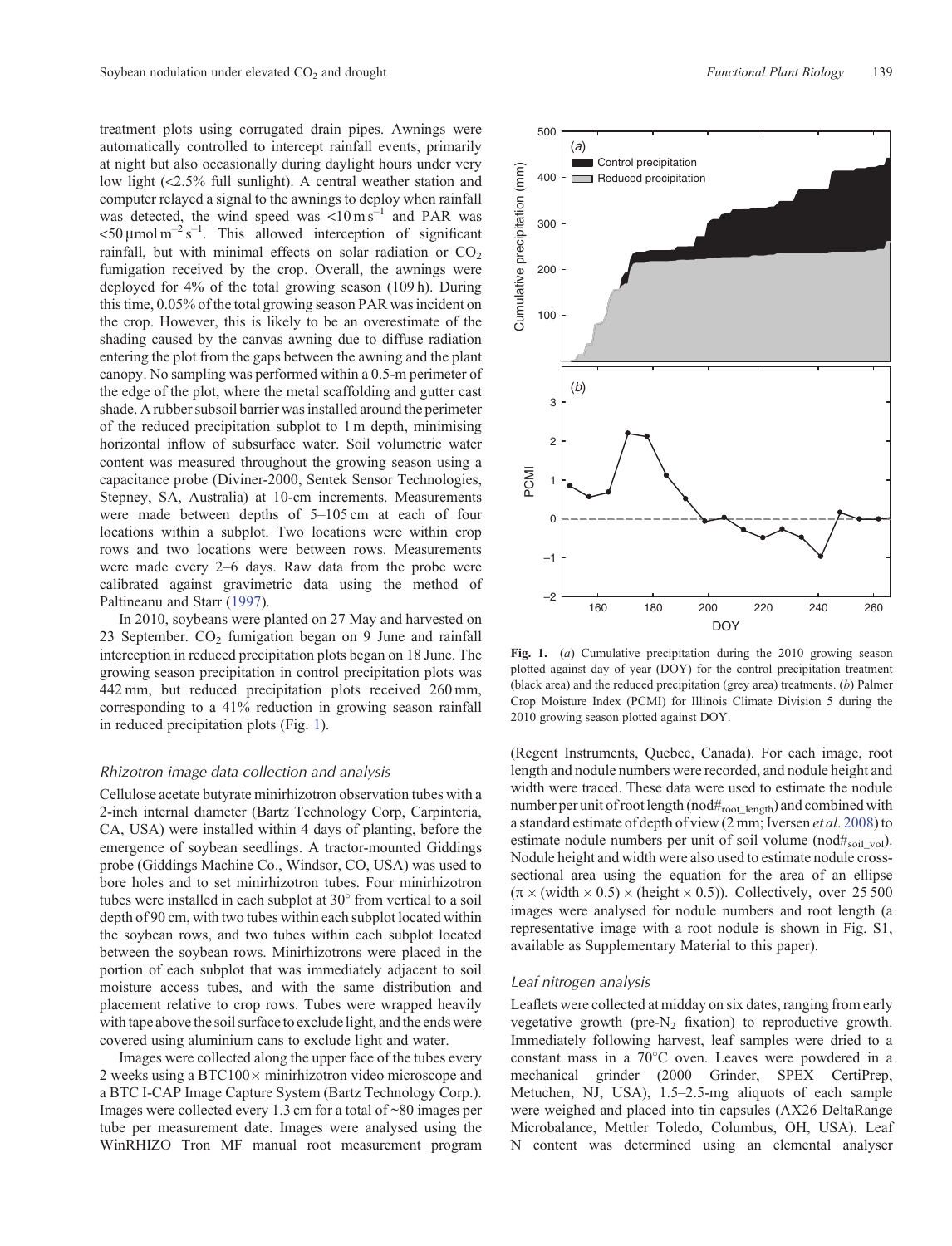<span id="page-3-0"></span>following the manufacturer's instructions (2400 Series II CHNS/ O Analyzer, Perkin Elmer, Waltham, MA, USA). Acetanilide was used as a standard to calibrate the analyser and to confirm instrument accuracy during analysis.

#### *Seed nitrogen analysis*

Whole soybean plants were harvested from each treatment plot on 23 September. Seeds were hand-shelled, oven-dried at 70 C, and ground to a fine powder using a Geno/Grinder 2010 tissue homogeniser (SPEX SamplePrep, Metuchen, NJ, USA). For each treatment plot, three technical replicates were used, each consisting of a 3-mg aliquot of homogenised seed tissue. Aliquots were placed into tin capsules and analysed using an elemental analyser (ECS 4010, Costech Instruments, Valencia, CA, USA).

## *Statistical analysis*

Nodule density data and N data were analysed using mixed-model ANOVA (proc mixed; SAS ver. 9.2, SAS Institute, Cary, NC, USA). Analyses were performed on subplot means  $(n=4)$ . For nodule density data generated from rhizotron images, data from 5–55 cm depth were used in this analysis because 95% of the nodules that were found were at 45 cm depth or shallower. Significant depth  $\times$  CO<sub>2</sub>  $\times$  H<sub>2</sub>O  $\times$  date interactions were not detected, so all data in the 5–55 cm soil depth profile were averaged together for a given treatment plot and date combination, and this value was used in subsequent statistical analyses. A repeated-measures ANOVA was used, where date was treated as the repeated measure;  $CO<sub>2</sub>$  treatment, precipitation treatment and sampling date as well as their interactions were included as fixed effects; and block as well as block  $\times$  CO<sub>2</sub> were included as random effects. For soil volumetric water content data, each depth was analysed in a separate repeated-measures analysis of covariance, where saturated soil water content in each plot at the beginning of the growing season was used as the covariate;  $CO<sub>2</sub>$  treatment, precipitation treatment and date along with their interactions were included as fixed effects; and block as well as block  $\times$  CO<sub>2</sub> were used as random effects. As in previous studies (Morgan *et al*. [2005;](#page-9-0) Leakey *et al*. [2006](#page-9-0)), differences from the control were considered significant at  $P < 0.1$  in order to avoid Type II errors.

# **Results**

## *PCMI data and microclimate*

The PCMI is a dynamic measure of crop moisture demand relative to moisture availability in the soil (Palmer [1968\)](#page-9-0). Negative values indicate when demand exceeds supply and the crop experiences drought stress. The 2010 growing season began and ended with favourable growing conditions, but the crop experienced a period of drought stress from day of year (DOY) 200 to 245 (Fig. [1](#page-2-0)). The average daily mean temperature in June to August was 24.6 C, which is greater than the long-term average daily mean temperature of 22.9 C from 1889 to the present day (Angel [2010\)](#page-8-0). Precipitation in June to August was 348 mm, which is slightly above the long-term average of 337 mm (Angel [2010](#page-8-0)); however, this was not evenly distributed, with 212 mm falling in June and only 42 mm falling in August. Drought stress caused by the below-average rainfall in August was exacerbated by aboveaverage temperatures, causing stressful conditions.

#### *Soil volumetric moisture content*

Soil volumetric moisture content  $(H_2O_{\sqrt{v}})$  was near field capacity at the beginning of the growing season in all treatments (Fig. 2). As the growing season progressed, plant water use depleted soil  $H_2O\%_{v/v}$ . Within individual drying cycles, soil drying was greatest initially at shallow depths and became progressively deeper over time. In the control precipitation (CP) treatments, rain events led to significant rewetting of the soil. Interception of 41% of the growing season rainfall meant that rewetting of the soil was substantially reduced and drying cycles were extended in duration in the reduced precipitation (RP) treatments.



Fig. 2. Soil volumetric moisture content (H<sub>2</sub>O%<sub>v/v</sub>) for (*a*) ambient CO<sub>2</sub> with control precipitation and (*b*) elevated CO<sub>2</sub> with control precipitation during the 2010 growing season. In (*a*) and (*b*), the *y*-axis shows day of year (DOY), the *x*-axis shows soil depth (cm) and the *z*-axis shows soil volumetric moisture content  $(H_2O\%_{v/v})$ . The colour scale represents the percent change in soil volumetric moisture content in the reduced precipitation treatment compared with the control precipitation treatment, with the darker shade representing a larger reduction in soil volumetric moisture content.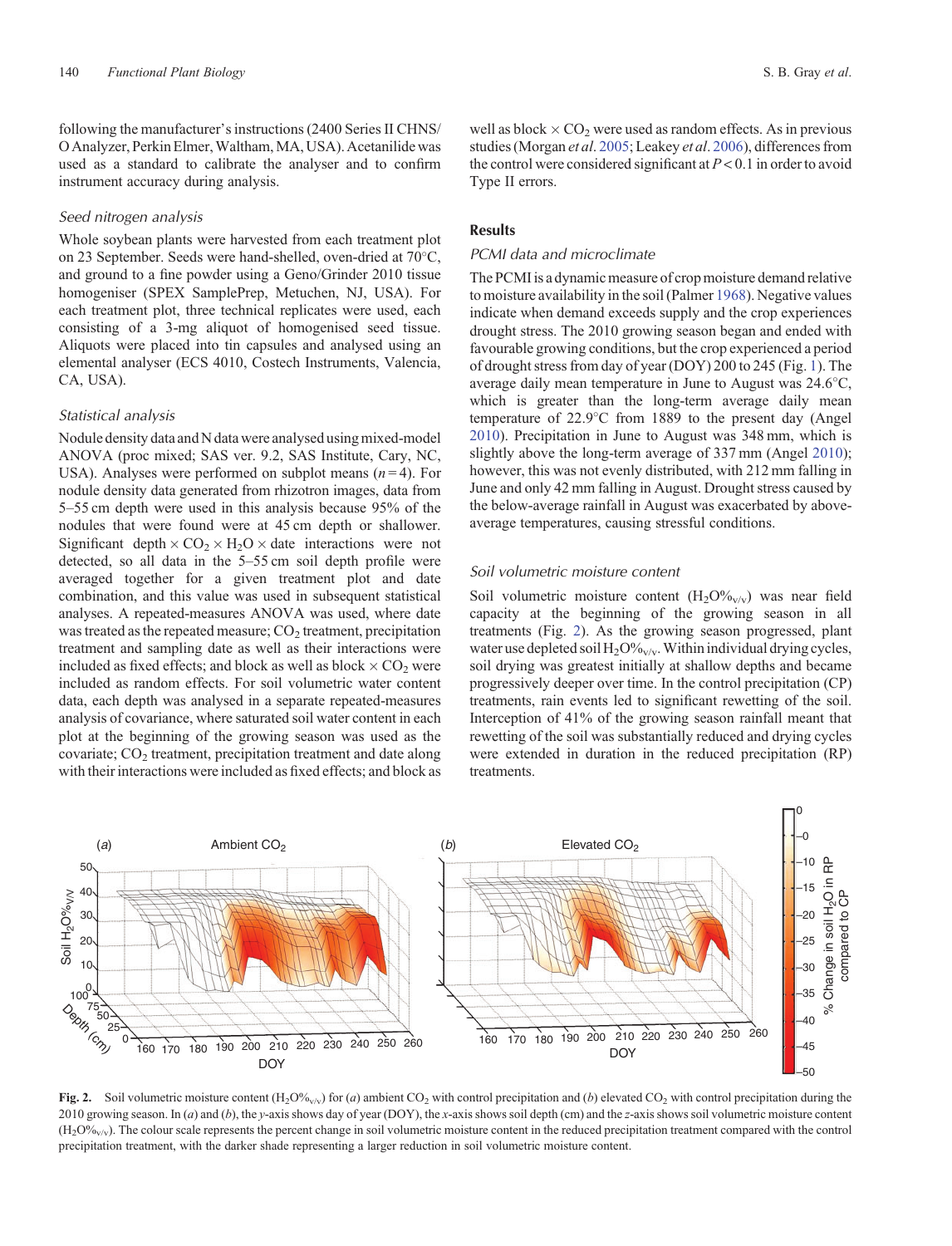<span id="page-4-0"></span>The RP treatment caused significant reductions in soil  $H_2O\%_{V/V}$ , which were greatest in magnitude following two periods of substantial precipitation (DOY 200–220 and 225–250). In ambient  $[CO_2]$ , a reduction in soil  $H_2O\%_{V/V}$  was also sustained at depths of 5–75 cm throughout the period separating these two wetting periods (Fig. [2,](#page-3-0) Table S1). In elevated  $[CO<sub>2</sub>]$ , there were mild effects of the RP treatment on soil  $H_2O_{\sqrt{v}}$  at shallow depths, and the effects of RP treatment became apparent earlier in the growing season (DOY 185) in elevated  $[CO_2]$  $[CO_2]$  $[CO_2]$  (EC) than in ambient  $[CO_2]$  (AC; Fig. 2). In addition, the RP treatment effect on soil  $H_2O\%_{V/V}$  almost completely disappeared from DOY 225 to DOY 235 in EC but not AC. These distinct patterns of soil  $H_2O_{\sqrt{v}}$  in ambient and elevated  $[CO<sub>2</sub>]$  resulted from equal rates of soil drying in AC–RP and EC–RP, but slower (DOY 175–195) and then faster (DOY 210–250) soil drying in EC–CP versus AC–CP (Fig. [2,](#page-3-0) Table S1). The demand for water from the crop growing in above-average temperatures meant that soil  $H_2O\%_{V/V}$  approached the permanent wilt point in multiple soil layers of all treatments, but to a greater degree and for long periods of time in AC–RP and EC–RP compared with AC–CP and EC–CP.

# *Nodule density on roots and in the soil, and nodule size*

Nod#soil vol and nod# $_{\text{root length}}$  both increased in the 75 days after planting and peaked at the beginning of seed fill (DOY 222). Both nod#soil vol and nod#root length then declined only slightly by the time pods were beginning to mature. There was a strong interaction effect of EC and RP treatments, in which nod#soil\_vol and nod#root\_length were 134–229% greater in EC–RP than all the other treatments (Fig. 3, Table 1). Nodule area showed significant seasonal variation, increasing from DOY 191 to DOY 222, and then remaining stable through to the end of the growing season (Tables 1, [2\)](#page-5-0).  $CO<sub>2</sub>$  and precipitation treatments, however, did not significantly affect nodule area (Tables 1, [2](#page-5-0)).

In addition to altering the density of nodules on roots and in the soil, EC and RP treatments altered the distribution of nodules relative to soil moisture resources. Under EC–RP, 48% of the total nodules counted were found in dry soil (~20–30% soil H<sub>2</sub>O  $\%_{\rm v/v}$ ; Fig. [4](#page-5-0)). This was a very large fraction of nodules exposed to dry soil compared with that observed under AC–RP (7%), AC–CP (14%) or EC–CP (11%). The effects of the EC–RP treatment on



**Fig. 3.** (*a*) Nodule number per cm<sup>3</sup> soil (nod#<sub>soil\_vol</sub>) and (*b*) nodule number per meter root (nod#root\_length) plotted against measurement date. For both panels, ambient  $CO<sub>2</sub>$  with control precipitation (AC–CP) is represented by white bars, ambient  $CO<sub>2</sub>$  with reduced precipitation (AC-RP) is represented by hatched white bars, elevated  $CO<sub>2</sub>$  with control precipitation (EC–CP) is represented by grey bars and elevated  $CO<sub>2</sub>$  with reduced precipitation (EC–RP) is represented by hatched grey bars. Bar height represents mean value for 5–55 cm soil depth, and error bars represent s.e.

the distribution of nodules relative to soil moisture resources were associated with greater nod#soil vol in shallow soil depths in EC–RP (Fig. [5](#page-5-0)). Specifically, in the EC–RP treatment, 45% of

Table 1. ANOVA table showing the direct and interactive effects of CO<sub>2</sub>, precipitation (H<sub>2</sub>O) and date on nodules per cm<sup>3</sup> soil, **nodules per metre of root and nodule cross-sectional area (mm2 ) in soybean** Bold font indicates significant differences

| Effect                                                  | Nodules per $cm^{-3}$ soil |            | Nodules $m^{-1}$ root |         | Nodule cross-sectional area |          |
|---------------------------------------------------------|----------------------------|------------|-----------------------|---------|-----------------------------|----------|
|                                                         | $F$ -value                 | $P$ -value | <i>F</i> -value       | P-value | $F$ -value                  | P-value  |
| CO <sub>2</sub>                                         | 3.80                       | < 0.10     | 1.53                  | 0.26    | 0.98                        | 0.35     |
| H <sub>2</sub> O                                        | 2.24                       | 0.17       | 5.51                  | < 0.05  | 0.91                        | 0.37     |
| $CO_2 \times H_2O$                                      | 4.35                       | 0.07       | 9.06                  | 0.02    | 0.78                        | 0.41     |
| Date                                                    | 4.99                       | < 0.01     | 0.75                  | 0.56    | 15.11                       | < 0.0001 |
| Date $\times$ CO <sub>2</sub>                           | 0.51                       | 0.73       | 0.30                  | 0.87    | 1.05                        | 0.40     |
| Date $\times$ H <sub>2</sub> O                          | 0.22                       | 0.93       | 0.65                  | 0.63    | 0.66                        | 0.62     |
| Date $\times$ CO <sub>2</sub> $\times$ H <sub>2</sub> O | 0.53                       | 0.71       | 0.79                  | 0.54    | 0.51                        | 0.73     |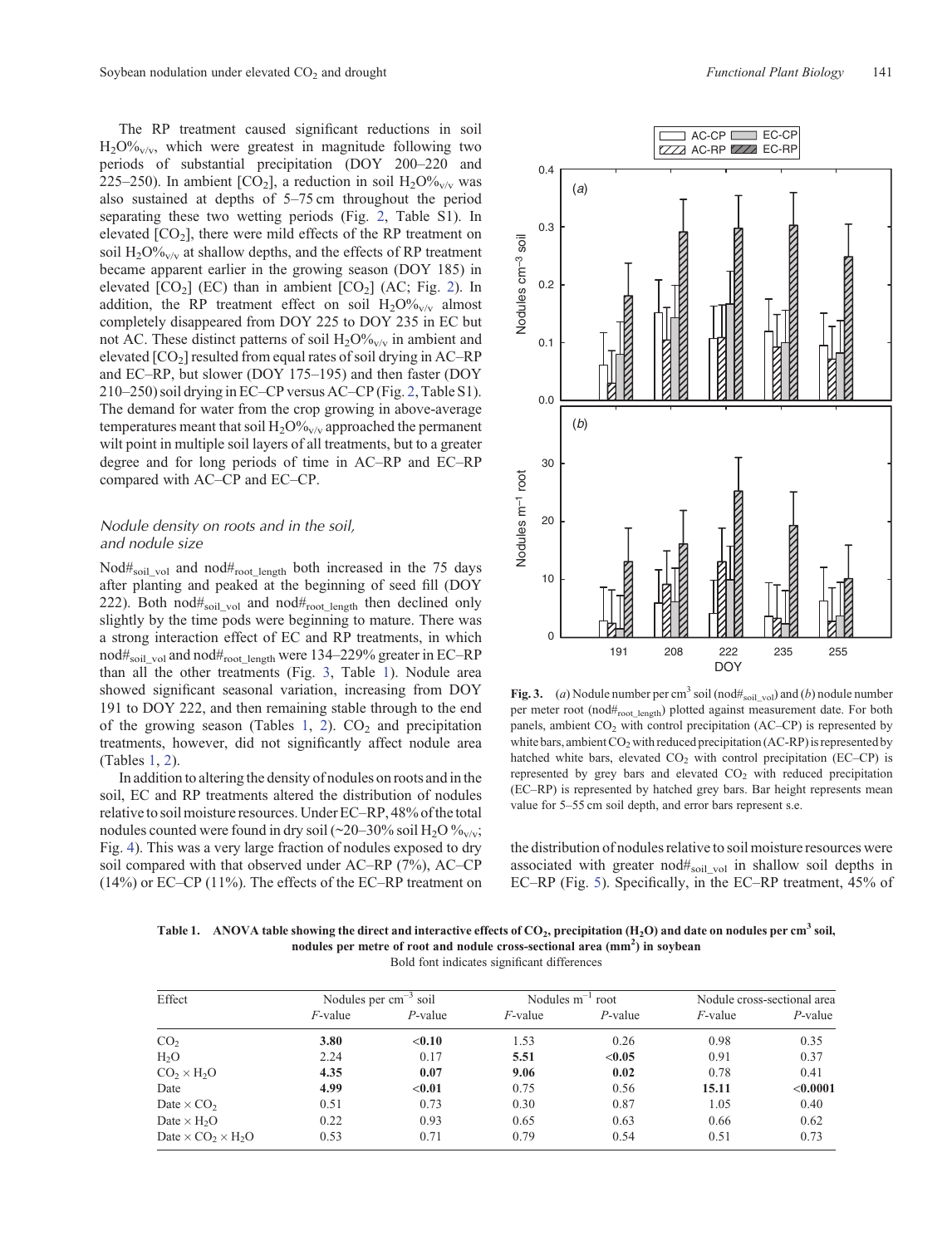<span id="page-5-0"></span>Table 2. Estimated nodule cross-sectional area (mm<sup>2</sup>) of root nodules of **soybean grown in ambient CO<sub>2</sub> with control precipitation (AC–CP), ambient CO2 with reduced precipitation (AC–RP), elevated CO2 with** control precipitation (EC-CP) and elevated CO<sub>2</sub> with reduced **precipitation treatment (EC–RP) for each of five measurement dates (shown as day of year; DOY)**

Values shown are mean  $\pm$  s.e.

| <b>DOY</b> | Treatment     |               |               |               |  |  |
|------------|---------------|---------------|---------------|---------------|--|--|
|            | $AC$ - $CP$   | $AC-RP$       | $EC$ – $CP$   | $EC$ -RP      |  |  |
| 191        | $2.4 \pm 0.7$ | $1.4 \pm 0.7$ | $1.9 \pm 0.7$ | $2.4 \pm 0.6$ |  |  |
| 208        | $2.8 \pm 0.6$ | $3.1 \pm 0.9$ | $3.0 \pm 0.6$ | $3.2 \pm 0.6$ |  |  |
| 222        | $5.2 \pm 0.7$ | $5.7 \pm 0.7$ | $4.2 \pm 0.6$ | $4.4 \pm 0.6$ |  |  |
| 235        | $4.7 \pm 0.6$ | $4.8 \pm 0.7$ | $3.8 \pm 0.7$ | $4.6 \pm 0.6$ |  |  |
| 255        | $4.6 \pm 0.7$ | $4.8 \pm 0.6$ | $2.9 \pm 0.7$ | $4.9 \pm 0.6$ |  |  |



**Fig. 4.** Percentage of nodules in a given treatment found in each category of soil volumetric moisture content. Nodules found at 22–24% soil volumetric moisture content are binned into the category labelled 23%, nodules found at 24–26% soil volumetric moisture content are binned into the category labelled 25%, and so on. (*a*) Control precipitation treatments; (*b*) reduced precipitation treatments. Ambient CO<sub>2</sub> with control precipitation (AC–CP) is represented by white bars, ambient  $CO<sub>2</sub>$  with reduced precipitation (AC–RP) is represented by hatched white bars, elevated  $CO<sub>2</sub>$  with control precipitation (EC–CP) is represented by grey bars and elevated  $CO<sub>2</sub>$  with reduced precipitation (EC–RP) is represented by hatched grey bars.



**Fig. 5.** Percentage of nodules in a given treatment found in each depth category. Nodules found at 5–15 cm depth are binned into the category labelled '10 cm', nodules found at 15–25 cm depth are binned into the category labelled '20 cm' and so on. (*a*) Control precipitation treatments;  $(b)$  reduced precipitation treatments. Ambient  $CO<sub>2</sub>$  with control precipitation  $(AC-CP)$  is represented by white bars, ambient  $CO<sub>2</sub>$  with reduced precipitation (AC–RP) is represented by hatched white bars, elevated  $CO<sub>2</sub>$ with control precipitation (EC–CP) is represented by grey bars and elevated CO2 with reduced precipitation (EC–RP) is represented by hatched grey bars.

nodules were located at depths of 15–25 cm, but only 3% of nodules in the AC–RP treatment were located at this soil depth (Fig. 5).

# *Leaf and seed nitrogen content*

The EC treatment significantly decreased leaf nitrogen on a mass basis (mg N per g leaf tissue; leaf Nm; Fig. 6*[a, b](#page-6-0)*). This was associated with significantly lower specific leaf area (SLA) under EC (Fig. 6*[c, d](#page-6-0)*). RP also decreased leaf  $N<sub>m</sub>$ , but the effect was limited to late in the growing season and was not accompanied by significant changes in SLA (Fig. [6](#page-6-0)*a*). There was a significant interaction effect of EC and RP in which seed nitrogen on a mass basis (seed  $N_m$ ) under EC–RP was significantly lower than in all other treatments ( $CO<sub>2</sub> \times H<sub>2</sub>O$ ; *P* = 0.06; Table [3](#page-6-0)).

### **Discussion**

This study demonstrated the use of minirhizotron imaging to provide repeated nondestructive assessment of the nodulation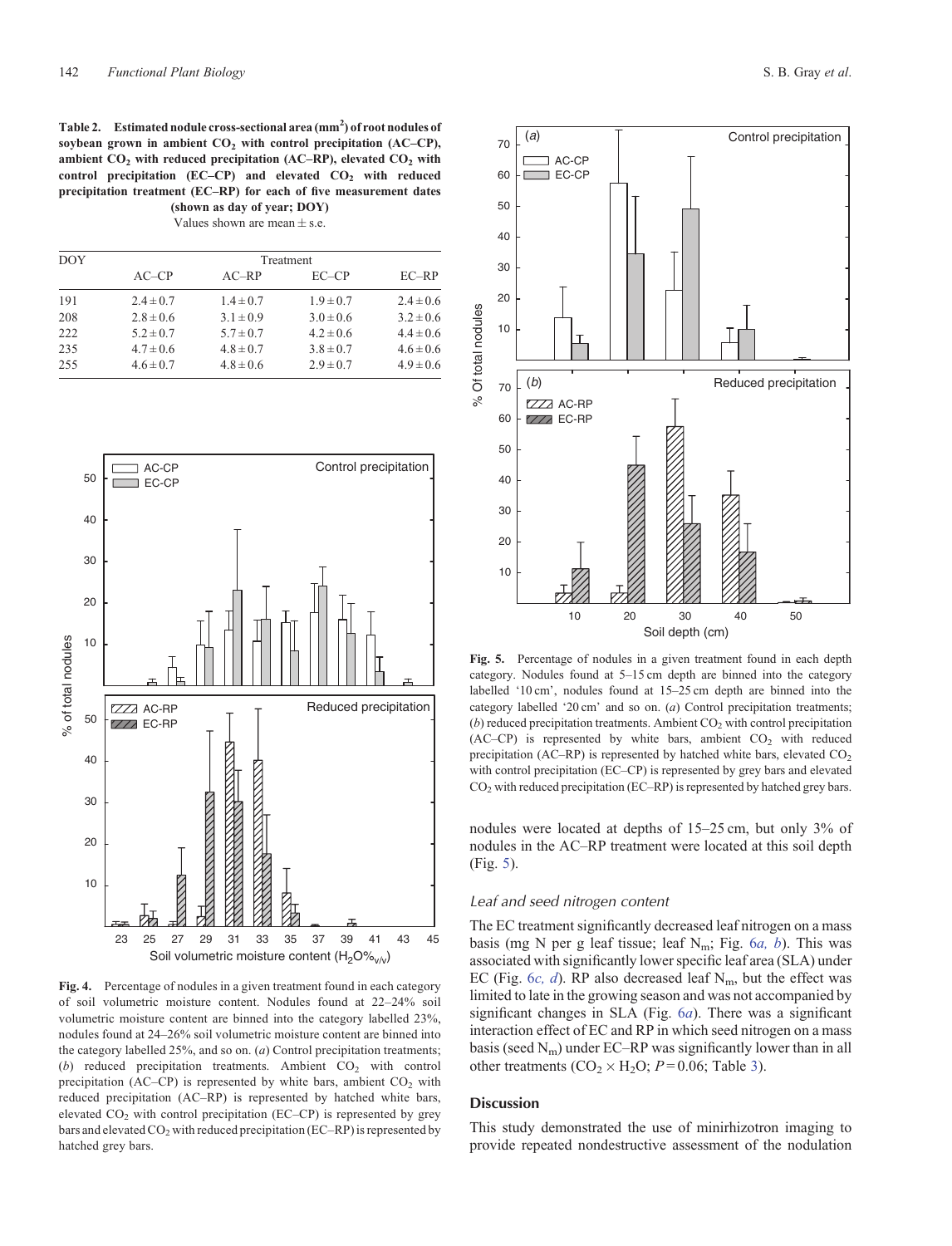<span id="page-6-0"></span>

**Fig. 6.**  $(a, b)$  Leaf N on a mass basis and  $(c, d)$  specific leaf area (SLA) for  $(a, c)$  each measurement date and  $(b, d)$  the average for the growing season. Ambient CO<sub>2</sub> with control precipitation (AC–CP) is represented by white bars (white circles in  $(c)$  and  $(d)$ ), ambient CO<sub>2</sub> with reduced precipitation (AC–RP) is represented by hatched white bars (white squares in  $(c)$  and  $(d)$ ), elevated  $CO<sub>2</sub>$  with control precipitation (EC–CP) is represented by grey bars (grey circles in (*c*) and (*d*)) and elevated CO<sub>2</sub> with reduced precipitation (EC–RP) is represented by hatched grey bars (grey squares in (*c*) and (*d*)). Symbols and bars represent mean values and error bars represent s.e.

Table 3. Seed N on a mass basis (N<sub>m</sub>; mg N per g dry seed mass) of soybean grown in ambient  $CO<sub>2</sub>$  with control precipitation (AC–CP), **ambient CO2 with reduced precipitation (AC–RP), elevated CO2 with control precipitation (EC–CP) and elevated CO2 with reduced precipitation (EC–RP) at final harvest during the 2010 growing season** Values shown are mean  $\pm$  s. e. Means sharing a common superscript letter do not differ significantly (*P* < 0.1)

| Treatment  | $AC$ -CP               | $AC-RP$                | $EC$ - $CP$            | $EC-RP$                |
|------------|------------------------|------------------------|------------------------|------------------------|
| Seed $N_m$ | $60.1 \pm 0.6^{\rm a}$ | $59.1 \pm 0.6^{\circ}$ | $60.1 \pm 0.6^{\circ}$ | $56.0 \pm 0.6^{\rm b}$ |

status of field-grown soybean by characterising a strong interactive effect of elevated  $[CO<sub>2</sub>]$  and reduced precipitation on nod# $_{\rm soil\ vol}$ . Nodules were found at soil depths of up to 55 cm. Nodule density (nodules per cm<sup>3</sup> soil) estimates generated from minirhizotron images in this experiment were consistent with previously published values for field-grown soybean generated

from soil cores (Chen *et al*. [1992\)](#page-9-0). We also found that nodule density and size estimates generated from minirhizotron images varied significantly throughout the season in a manner that was consistent with previously published data. For example, nodule size and nodule density on the roots and in the soil increased from DOY 191 to DOY 222 and then remained stable or decreased slightly thereafter (Fig. [3,](#page-4-0) Table [2\)](#page-5-0). In our experiment, DOY 222 corresponded with the beginning seed stage (stage R5; Fehr and Caviness [1977](#page-9-0)), corroborating the finding of Weil and Ohlrogge [\(1975](#page-10-0)) that the number and size of nodules per soybean plant peaked in early pod-filling stage and declined afterwards. Effective sampling of soils up to 55 cm depth by traditional excavation methods would have been highly destructive and consequently difficult or impossible to repeat on multiple dates through the growing season in relatively small  $(8 \times 4 \text{ m})$  treatment plots with an infrastructure that restricts access for mechanised excavation equipment. The repeated sampling using a minirhizotron camera increased the statistical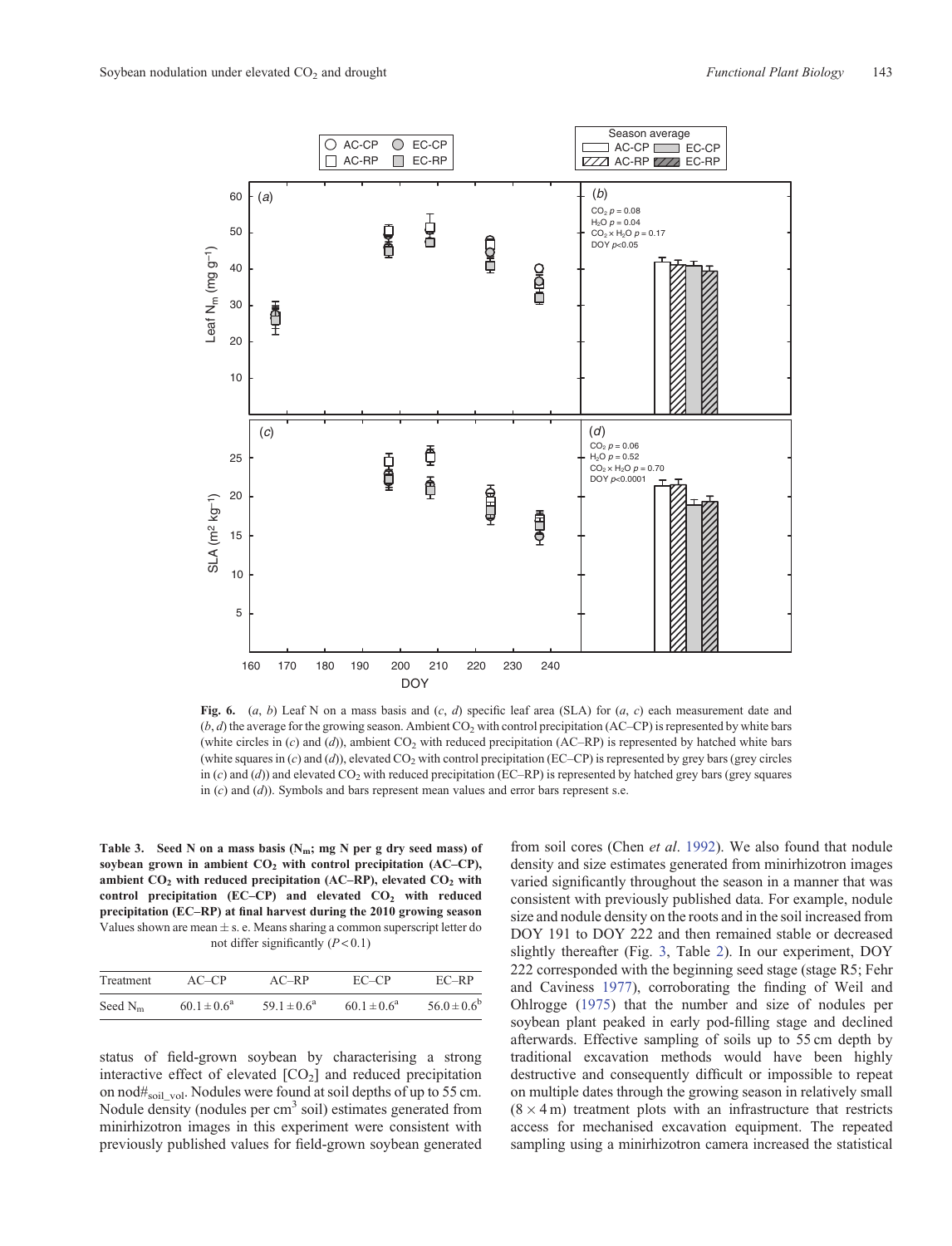power to detect treatment effects, which is always challenging in the heterogeneous soil environment. The potential for the minirhizotron imaging approach to be combined with existing techniques that estimate rates of  $N<sub>2</sub>$  fixation in order to advance a mechanistic understanding of the environmental influences on legume performance in the field was emphasised by treatment effects on: (a) the distribution of nodules within the soil profile, (b) the local soil conditions experienced by the nodules, and (c) the density of nodules per unit of root length (nod $#_{root\ length}$ ). Collectively, these findings contradict conclusions drawn from controlled environment experiments and indicate the need for further field experimentation to determine how nodulation status influences rates of plant N acquisition and C use.

The finding that nod#soil\_volume was 134-229% greater in EC–RP compared with all of the other three treatments was contrary to the predicted individual and combined effects of elevated  $[CO<sub>2</sub>]$  and reduced precipitation (e.g. Finn and Brun [1982;](#page-9-0) Williams and De Mallorca [1984](#page-10-0); Serraj *et al*. [1998](#page-10-0)). Controlled environment experiments have repeatedly found direct stimulation of nodulation, rather than higher nodule  $N<sub>2</sub>$ fixation rates, to be the primary driver of greater total  $N_2$  fixation by elevated  $[CO<sub>2</sub>]$  (Finn and Brun [1982;](#page-9-0) Murphy [1986](#page-9-0); Norby [1987;](#page-9-0) Cabrerizo *et al*. [2001;](#page-9-0) Schortemeyer *et al*. [2002;](#page-10-0) Lee *et al*. [2003;](#page-9-0) Prévost *et al*. [2010](#page-9-0); Cernusak *et al*. [2011](#page-9-0)). The absence of stimulated nod#soil\_vol or nodule size under EC–CP in the field may be a function of genetic variability in the response, since there is variation among species as to whether  $N_2$  fixation is stimulated by elevated [CO<sub>2</sub>] (West *et al.* [2005](#page-10-0)). However, several lines of evidence suggest that  $N_2$  fixation was probably stimulated under EC–CP compared with AC–CP. In this study, there was no difference between EC–CP and AC–CP in leaf  $N_m$ or seed  $N<sub>m</sub>$ , indicating that greater biomass production was matched by greater N assimilation. In addition, previous studies of the same soybean cultivar under CP at SoyFACE discovered that N metabolism was stimulated to match enhanced photosynthetic C gain under elevated  $[CO<sub>2</sub>]$  (Rogers *et al.* [2006](#page-9-0)) and changes in the  $\delta^{15}N$  of above ground tissue were consistent with a stimulated  $N<sub>2</sub>$  fixation pathway under elevated [CO2] (Decock *et al*. [2012](#page-9-0)). If this is the case, it suggests that soil water status plays a hitherto unrecognised role in determining the relationship between nodulation status and  $N_2$  fixation under elevated  $[CO_2]$ . This will need to be confirmed by combining further assessment of nodulation status with isotopic methods (Unkovich and Pate [2000](#page-10-0)).

The lack of any reduction in nod#soil\_vol in AC–RP compared with AC–CP may indicate that the drought stress resulting from RP was relatively mild since previous studies have observed that inhibition of nodule number requires severe drought stress (Sinclair *et al*. [1988](#page-10-0)). Translating an understanding of plant responses to treatments in controlled environment conditions into knowledge of key thresholds that constrain plant function under field conditions is a major challenge for predicting plant responses to global environmental change. Therefore, it is valuable to discover that inhibition of nodulation must require a >41% reduction in growing season precipitation, even in a year where some drought stress has already occurred. However, the response of nodulation to reduced precipitation will probably depend on the timing of the reduction in precipitation, as well as the magnitude. It is also important to note that this site is likely to be more resilient to RP than others because of the high waterholding capacity of its deep soils and the substantial precipitation before the growing season that is characteristic of this region in most years (Hollinger and Isard [1994](#page-9-0)).

Although very few studies have tested the response of nodulation of legumes to factorial treatments of elevated  $[CO_2]$  and drought, the observation that nod#soil vol was stimulated in EC–RP under field conditions contradicts previous controlled environment studies (Serraj *et al*. [1998;](#page-10-0) De Luis *et al*. [1999\)](#page-9-0). In soybean, drought stress imposed by variable watering over a 17-day period resulted in significantly decreased nod# $_{\rm soil\ vol}$ , with a smaller effect observed in elevated [CO<sub>2</sub>] than in ambient  $[CO<sub>2</sub>]$  (Serraj *et al.* [1998](#page-10-0)). These treatment effects on nod#soil\_vol were, in turn, the primary drivers of changes in total nodule mass per plant and whole-plant  $N_2$  fixation. In alfalfa (*Medicago sativa* (L.)), elevated  $[CO<sub>2</sub>]$  had no effect on the inhibition of nodulation by drought stress imposed by variable watering over a 30-day period (Aranjuelo *et al*. [2009](#page-8-0)). The different treatment effects observed in the three studies may be a consequence of the manner in which treatments were applied. Although the current study imposed both elevated  $[CO<sub>2</sub>]$  and RP treatments from early in plant development and throughout the growing season, in the controlled environment studies, soybean or alfalfa were grown with a plentiful water supply at ambient  $[CO<sub>2</sub>]$  for 28–30 days before elevated  $[CO<sub>2</sub>]$  and drought treatments were imposed (Serraj *et al.* [1998](#page-10-0); Aranjuelo *et al*. [2009\)](#page-8-0). In this experiment, the interactive effects of EC and RP on nodulation began early in the growing season (DOY 191; Fig. [3](#page-4-0)). This is notable because at this time, RP had caused only marginally significant effects on soil moisture in shallow soils in the EC treatment, but no effect on soil moisture in the AC treatment (Fig. [2\)](#page-3-0). The initial nodulation response to these conditions appears to have propagated across the entire growing season despite complex spatial and temporal variation in soil  $H_2O_{\sqrt{v}}$  among treatments.

Although soybean grown under EC–RP had many more nodules than in the other treatments, it also had the lowest leaf  $N_m$  and seed  $N_m$ . This could only occur if there was a decrease in  $N_2$  fixation per nodule under EC–RP. Reduced  $N_2$  fixation per nodule under EC–RP needs to be tested with direct measurements of the  $N_2$  fixation rate, but may be explained by an altered distribution of nodules relative to soil water resources. Only under EC–RP was a substantial fraction of nodules located in shallow, dry soils. Exposure of nodules to dry soil is likely to have significant functional consequences because drought stress directly inhibits nodule metabolism (Durand *et al*. [1987\)](#page-9-0) and nodule  $N_2$  fixation activity is more sensitive to local soil conditions than overall plant water status (Abdelhamid *et al*. [2011\)](#page-8-0). Further work will be needed to determine whether more nodules were made in response to tissue N shortages, and whether this compensation mechanism was only partially successful in maintaining N supply, or if the change in nodulation was a response to some other element of the EC–RP treatment that led to production of extra nodules that subsequently were partly or wholly dysfunctional. An associated knowledge gap is whether functionality could be restored to nodules in the EC–RP treatment with rewatering, or whether their location in dry, shallow soils led to irreversible impairment of  $N_2$  fixation. In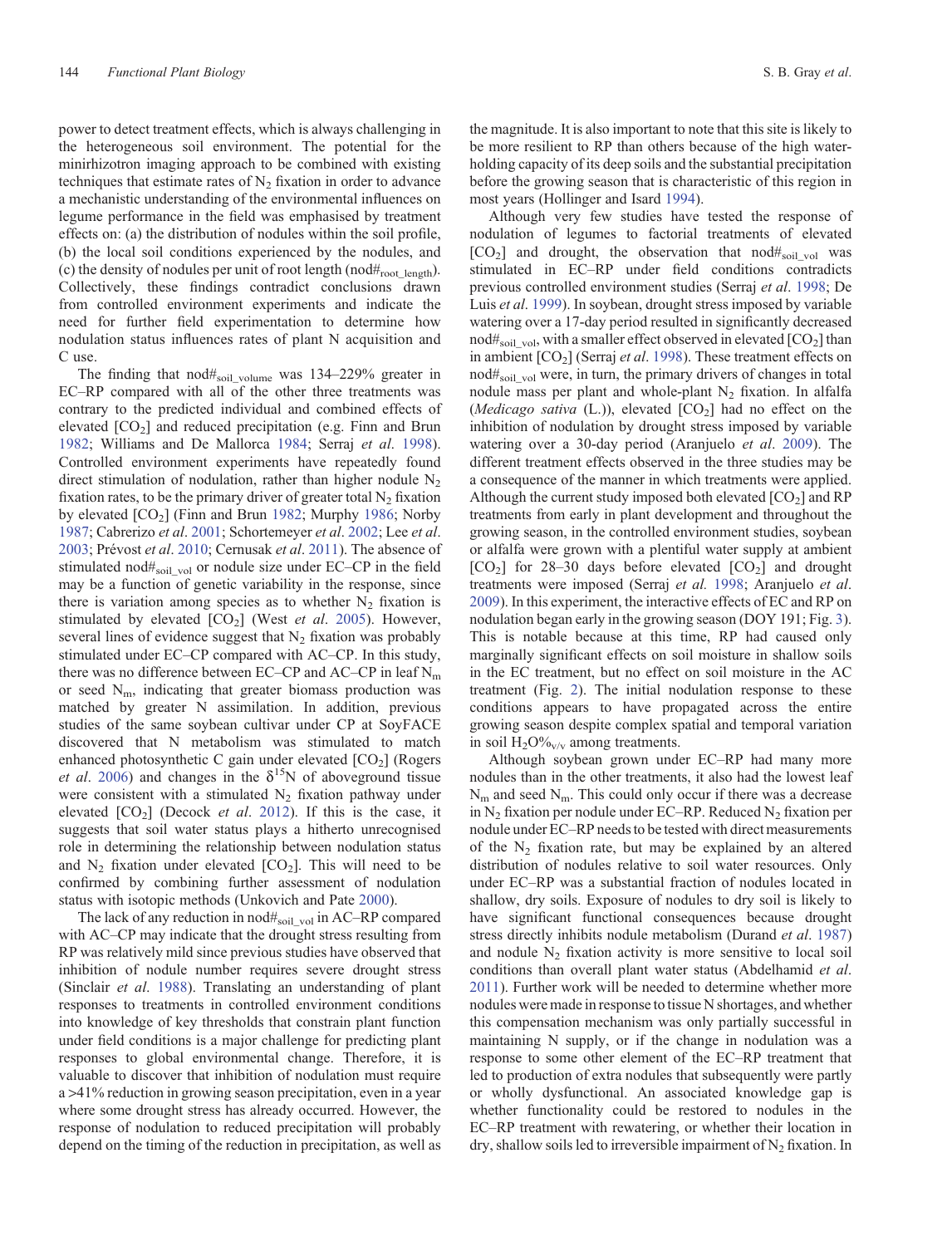<span id="page-8-0"></span>either case, plants under EC–RP must have allocated more photosynthate into nodule production but still received a reduced return of N for the investment of C.

In addition to stimulation of total nodule numbers, EC–RP increased the number of nodules per unit of root length. The number of nodules on the roots of soybean and other legumes is systemically regulated by autoregulation of nodulation, which ensures a balance between the level of nodulation and other aspects of plant development (Caetano-Anollés and Gresshoff [1991\)](#page-9-0). Previously, it was found that the ratio of nodule dry weight to total plant dry weight was the same under ambient [CO2] and elevated [CO2] (Serraj *et al*. [1998\)](#page-10-0), but our finding that EC–RP alters the number of nodules per metre of root demonstrates that soybean can alter investment in nodules not only by increasing the overall size of the root system in response to elevated  $[CO<sub>2</sub>]$  but also by altering the ratio of nodules to the root system size. Changes in  $nod\#_{root\ length}$  are known to occur in response to variation in N availability. The stimulation of plant biomass by elevated  $[CO<sub>2</sub>]$  intensifies through the season, requiring ever greater amounts of N in addition to carbon. The reduction in leaf  $N_m$  in soybean under EC–RP was not evident until late in the growing season. This argues against a mechanism sensing tissue N status as the driver for greater nodulation early in the growing season. One alternative possibility would be that the inhibition of N mineralisation that occurs when soils dry (Larsen *et al*. [2011](#page-9-0); Decock *et al*. [2012\)](#page-9-0) provides a direct signal to the root. Previous experiments at soyFACE have demonstrated that elevated CO2 treatment did not affect bulk soil N content  $(1.83 \pm 0.07 \text{ g N}$  per kg soil and  $1.83 \pm 0.05 \text{ g N}$  per kg soil in ambient and elevated CO<sub>2</sub>, respectively; Pereira *et al.* [2011\)](#page-9-0), but we cannot rule out that interactions between altered soil water availability and elevated  $[CO<sub>2</sub>]$  may have affected local soil N dynamics in the rhizosphere and therefore nodulation status in the current experiment. In either case, the ability to increase nodule numbers independently of increases in root system size may allow plants to respond to elevated [CO<sub>2</sub>] and drought with greater plasticity than previously recognised.

# **Conclusions**

Most previous studies assessing legume nodule numbers and their distribution in response to environmental factors have been limited to laboratory experiments in which plants were grown in pots. In these restricted soil environments, soil water distribution does not reflect the dynamic changes in soil water availability and distribution through the soil depth column that occur in nature. Few experiments have assessed nodulation responses to environmental treatments in the field because whole-root system excavation is destructive and timeconsuming (Grubinger *et al*. [1982;](#page-9-0) Oyun [2007](#page-9-0)). This study demonstrates a novel minirhizotron imaging technique to quantify the nodulation status of field-grown plants. This method provided an *in situ* analysis of the effects of elevated  $[CO<sub>2</sub>]$  and reduced precipitation on the number and distribution of root nodules in soybean. Contrary to previous controlled environment studies, elevated [CO<sub>2</sub>] did not affect nodule number or size in plants exposed to control precipitation, but

elevated  $[CO<sub>2</sub>]$  increased nodule numbers and nodule density per unit of root length only in plants exposed to reduced precipitation. Surprisingly, EC–RP plants also had the lowest leaf N content and the lowest seed N content, despite having the greatest number of nodules. This may have been due to a shift in the depth distribution of nodules, which may have caused inhibition of  $N<sub>2</sub>$  fixation activity, because 48% of the nodules in EC–RP occurred in shallow, drier soil layers.

## **Acknowledgements**

We thank the following people for invaluable assistance with sample collection and field site maintenance and operations: Lorena Rios Acosta, Elizabeth Ainsworth, Carl Bernacchi, Amy Betzelberger, Chris Black, Geoff Boise, Ryan Boyd, Phil Brandyberry, Christina Burke, Sarah Campbell, Nathan Couch, David Drag, Alex Hargus, Doug Klier, Bob Koester, Courtney Leisner, Anna Locke, Cody Markelz, Chris Montes, Don Ort, Katie Richter, David Rosenthal, Mike Suguitan, Becky Slattery, Joe Sullivan, Brianna Usdrowski, Ursula Ruiz Vera and Adrian Zimbelman. The SoyFACE facility was supported by the USA Department of Agriculture Agricultural Research Service. This project was, in part, supported by Department of Energy through the Office of Science Midwestern Regional Center of the National Institute for Climatic Change Research at Michigan Technological University under Award Number DE-FC02–06ER64158, the National Research Initiative of Agriculture and Food Research Initiative Competitive Grants Program Grant No. 2010–65114–20343 from the USDA National Institute of Food and Agriculture, and through Contract No. DE-AC02–98CH10886 to Brookhaven National Laboratory. SBG was supported by the DOE Global Change Education Program Graduate Research on the Environment Fellowship. ADBL was supported by a Beckman Fellowship from the Center for Advanced Studies, University of Illinois at Urbana-Champaign (UIUC), and a Fellowship from the Environmental Change Institute, UIUC.

#### **References**

- Abdelhamid MT, Palta JA, Veneklaas EJ, Atkins C, Turner NC, Siddique KHM (2011) Drying the surface soil reduces the nitrogen content of faba bean (*Vicia faba* L.) through a reduction in nitrogen fixation. *Plant and Soil* **339**, 351–362. doi[:10.1007/s11104-010-0586-9](dx.doi.org/10.1007/s11104-010-0586-9)
- Ainsworth EA, Rogers A, Leakey ADB, Heady LE, Gibon Y, Stitt M, Schurr U (2007) Does elevated atmospheric  $[CO<sub>2</sub>]$  alter diurnal C uptake and the balance of C and N metabolites in growing and fully expanded soybean leaves? *Journal of Experimental Botany* **58**, 579–591. doi[:10.1093/jxb/](dx.doi.org/10.1093/jxb/erl233) [erl233](dx.doi.org/10.1093/jxb/erl233)
- Ainsworth EA, Leakey ADB, Ort DR, Long SP (2008) FACE-ing the facts: inconsistencies and interdependence among field, chamber and modeling studies of elevated  $[CO<sub>2</sub>]$  impacts on crop yield and food supply. *New Phytologist* **179**(1), 5–9. doi[:10.1111/j.1469-8137.](dx.doi.org/10.1111/j.1469-8137.2008.02500.x) [2008.02500.x](dx.doi.org/10.1111/j.1469-8137.2008.02500.x)
- Angel J (2010) 'Champaign-Urbana weather highlights August 2010.' (University of Illinois at Urbana-Champaign: Urbana) Available at: [http://](http://www.isws.illinois.edu/atmos/statecli/cuweather/2010/aug2010.pdf) [www.isws.illinois.edu/atmos/statecli/cuweather/2010/aug2010.pdf](http://www.isws.illinois.edu/atmos/statecli/cuweather/2010/aug2010.pdf) [Verified 4 May 2012]
- Antolín MC, Muro I, Sánchez-Díaz M (2010) Application of sewage sludge improves growth, photosynthesis and antioxidant activities of nodulated alfalfa plants under drought conditions. *Environmental and Experimental Botany* **68**, 75–82. doi:[10.1016/j.envexpbot.2009.](dx.doi.org/10.1016/j.envexpbot.2009.11.001) [11.001](dx.doi.org/10.1016/j.envexpbot.2009.11.001)
- Aranjuelo I, Irigoyen JJ, Noguéz S, Sánchez-Díaz M (2009) Elevated CO<sub>2</sub> and water-availability effect on gas exchange and nodule development in  $N_2$ fixing alfalfa plants. *Environmental and Experimental Botany* **65**, 18–26. doi:[10.1016/j.envexpbot.2008.06.006](dx.doi.org/10.1016/j.envexpbot.2008.06.006)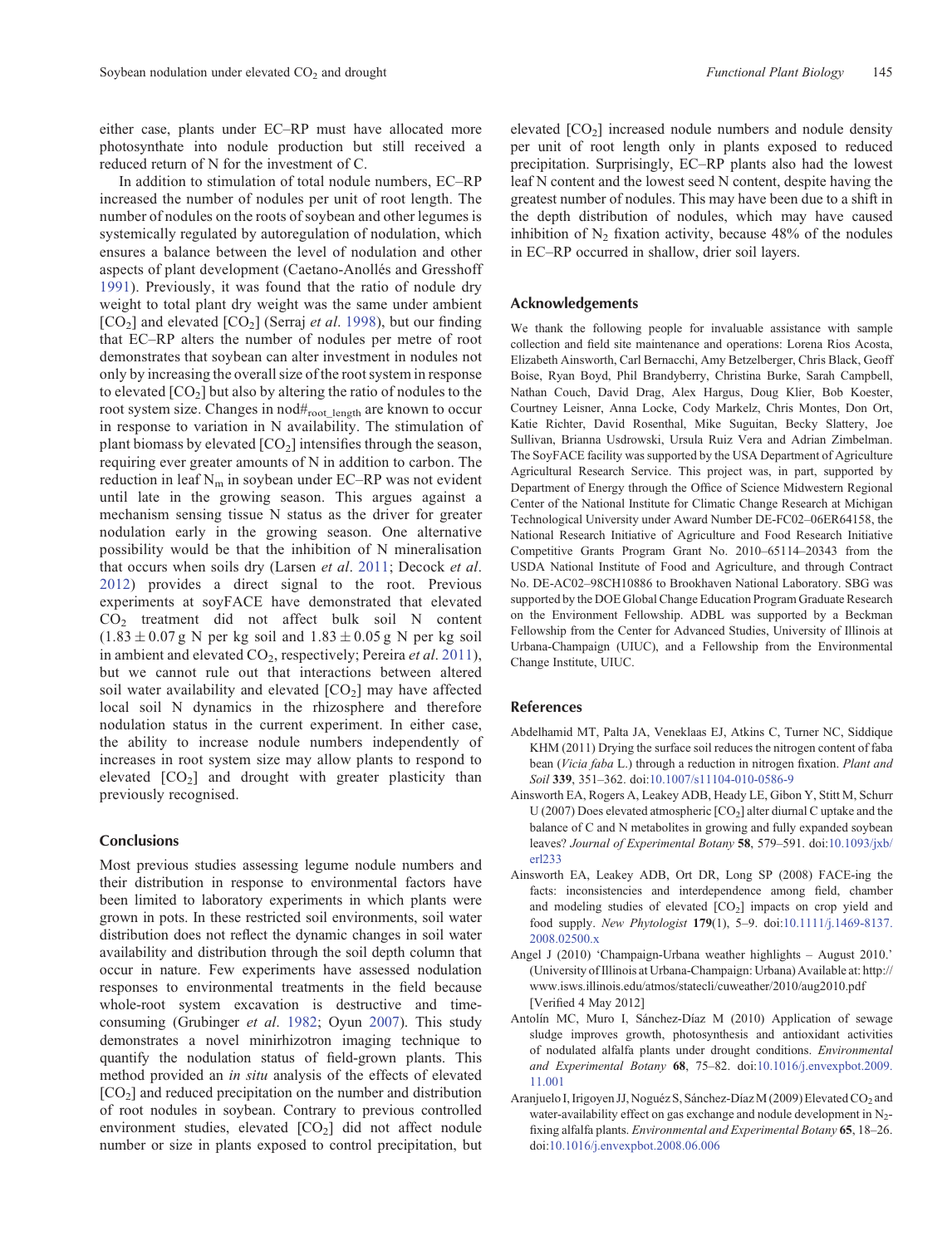- <span id="page-9-0"></span>Cabrerizo PM, González EM, Aparicio-Tejo PM, Arrese-Igor C (2001) Continuous CO<sub>2</sub> enrichment leads to increased nodule biomass, carbon availability to nodules and activity of carbon-metabolising enzymes but does not enhance specific nitrogen fixation in pea. *Physiologia Plantarum* **113**, 33–40. doi[:10.1034/j.1399-3054.2001.1130105.x](dx.doi.org/10.1034/j.1399-3054.2001.1130105.x)
- Caetano-Anollés G, Gresshoff PM (1991) Plant genetic control of nodulation. *Annual Review of Microbiology* **45**, 345–382. doi[:10.1146/annurev.](dx.doi.org/10.1146/annurev.mi.45.100191.002021) [mi.45.100191.002021](dx.doi.org/10.1146/annurev.mi.45.100191.002021)
- Cernusak LA, Winter K, Martínez C, Correa E, Aranda J, Garcia M, Jaramillo C, Turner BL (2011) Responses of legume versus non-legume tropical tree seedlingsto elevated [CO2].*Plant Physiology***157**, 372–385. doi:[10.1104/](dx.doi.org/10.1104/pp.111.182436) [pp.111.182436](dx.doi.org/10.1104/pp.111.182436)
- Chen Z, MacKenzie AF, Fanous MA (1992) Soybean nodulation and grain yield as influenced by N-fertilizer rate, plant population density and cultivar in southern Quebec. *Canadian Journal of Plant Science* **72**, 1049–1056. doi[:10.4141/cjps92-131](dx.doi.org/10.4141/cjps92-131)
- De Luis I, Irigoyen JJ, Sánches-Díaz M (1999) Elevated CO<sub>2</sub> enhances plant growth in droughted  $N_2$ -fixing alfalfa without improving water status. *Physiologia Plantarum* **107**, 84–89. doi:[10.1034/j.1399-3054.1999.](dx.doi.org/10.1034/j.1399-3054.1999.100112.x) [100112.x](dx.doi.org/10.1034/j.1399-3054.1999.100112.x)
- Decock C, Chung H, Venterea R, Gray SB, Leakey ADB, Six J (2012) Elevated  $CO_2$  and  $O_3$  modify N turnover rates, but not  $N_2O$  emissions. *Soil Biology & Biochemistry* **51**, 104–114. doi[:10.1016/j.soilbio.2012.](dx.doi.org/10.1016/j.soilbio.2012.04.015) [04.015](dx.doi.org/10.1016/j.soilbio.2012.04.015)
- Durand JL, Sheehy JE, Minchin FR (1987) Nitrogenase activity, photosynthesis and nodule water potential in soybean plants experiencing water deprivation. *Journal of Experimental Botany* **38**, 311–321. doi[:10.1093/jxb/38.2.311](dx.doi.org/10.1093/jxb/38.2.311)
- Fehr WR, Caviness CE (1977) 'Stages of soybean development. Special Report no. 80.' (Cooperative Extension Service, Iowa State University: Ames)
- Finn GA, Brun WA (1982) Effect of atmospheric CO<sub>2</sub> enrichment on growth, nonstructural carbohydrate content, and root nodule activity in soybean. *Plant Physiology* **69**, 327–331. doi:[10.1104/pp.69.2.327](dx.doi.org/10.1104/pp.69.2.327)
- Grubinger V, Zobel R, Vendeland J, Cortes P (1982) Nodule distribution on roots of field-grown soybeans in subsurface soil horizons. *Crop Science* **22**, 153–155. doi[:10.2135/cropsci1982.0011183X002200010036x](dx.doi.org/10.2135/cropsci1982.0011183X002200010036x)
- Hollinger SE, Isard SA (1994) A soil moisture climatology of Illinois. *Journal of Climate* **7**, 822–833. doi:[10.1175/1520-0442\(1994\)007](dx.doi.org/10.1175/1520-0442(1994)007<0822:ASMCOI>2.0.CO;2) <[0822:ASMCOI](dx.doi.org/10.1175/1520-0442(1994)007<0822:ASMCOI>2.0.CO;2)>[2.0.CO;2](dx.doi.org/10.1175/1520-0442(1994)007<0822:ASMCOI>2.0.CO;2)
- Iversen CM, Ledford J, Norby RJ (2008) CO<sub>2</sub> enrichment increases carbon and nitrogen input from fine roots in a deciduous forest. *New Phytologist* **179**, 837–847. doi[:10.1111/j.1469-8137.2008.02516.x](dx.doi.org/10.1111/j.1469-8137.2008.02516.x)
- Körner C (2006) Plant  $CO<sub>2</sub>$  responses: an issue of definition, time and resource supply. *New Phytologist* **172**, 393–411. doi[:10.1111/j.1469-](dx.doi.org/10.1111/j.1469-8137.2006.01886.x) [8137.2006.01886.x](dx.doi.org/10.1111/j.1469-8137.2006.01886.x)
- Larsen KS, Andresen LC, Beier C, Jonasson S, Albert KR, Ambus P, Arndal MF, Carter MS, Christensen S, Holmstrup M, Ibrom A, Kongstad J, Van Der Linden L, Maraldo K, Michelsen A, Mikkelsen TN, Pilegaard K, Priemé A, Ro-Poulson H, Schmidt IK, Selsted MB, Stevnbak K (2011) Reduced N cycling in response to elevated CO2, warming, and drought in a Danish heathland: synthesizing results of the CLIMAITE project after two years of treatments. *Global Change Biology* **17**, 1884–1899. doi:[10.1111/](dx.doi.org/10.1111/j.1365-2486.2010.02351.x) [j.1365-2486.2010.02351.x](dx.doi.org/10.1111/j.1365-2486.2010.02351.x)
- Leakey ADB, Bernacchi CJ, Dohleman FG, Ort DR, Long SP (2004) Will photosynthesis of maize (*Zea mays*) in the U.S. corn belt increase in future [CO2] rich atmospheres? *Global Change Biology* **10**, 951–962. doi:[10.1111/j.1529-8817.2003.00767.x](dx.doi.org/10.1111/j.1529-8817.2003.00767.x)
- Leakey ADB, Uribelarrea M, Ainsworth EA, Naidu SL, Rogers A, Ort DR, Long SP (2006) Photosynthesis, productivity and yield of maize are not affected by open-air elevation of  $CO<sub>2</sub>$  concentration in the absence of drought. *Plant Physiology* **140**, 779–790. doi[:10.1104/pp.105.](dx.doi.org/10.1104/pp.105.073957) [073957](dx.doi.org/10.1104/pp.105.073957)
- Lee TD, Tjoelker MG, Reich PB, Russelle MP (2003) Contrasting growth response of an  $N_2$ -fixing and non-fixing forb to elevated  $CO_2$ : dependence on soil N supply. *Plant and Soil* **255**, 475–486. doi[:10.1023/A:10260](dx.doi.org/10.1023/A:1026072130269) [72130269](dx.doi.org/10.1023/A:1026072130269)
- Miglietta F, Peressotti A, Vaccari FP, Zaldei A, DeAngelis P, Scarascia-Mugnozza G (2001) Free-air  $CO<sub>2</sub>$  enrichment (FACE) of a poplar plantation: the POPFACE fumigation system. *New Phytologist* **150**, 465–476. doi[:10.1046/j.1469-8137.2001.00115.x](dx.doi.org/10.1046/j.1469-8137.2001.00115.x)
- Morgan PB, Bollero GA, Nelson RL, Dohleman FG, Long SP (2005) Smaller than predicted increase in aboveground net primary production and yield of field-grown soybean under fully open-air  $[CO<sub>2</sub>]$  elevation. *Global Change Biology* **11**, 1856–1865. doi:[10.1111/j.1365-2486.2005.](dx.doi.org/10.1111/j.1365-2486.2005.001017.x) [001017.x](dx.doi.org/10.1111/j.1365-2486.2005.001017.x)
- Murphy PM (1986) Effect of light and atmospheric carbon dioxide concentration on nitrogen fixation by herbage legumes. *Plant and Soil* **95**, 399–409. doi[:10.1007/BF02374620](dx.doi.org/10.1007/BF02374620)
- Norby RJ (1987) Nodulation and nitrogenase activity in nitrogen-fixing woody plants stimulated by  $CO<sub>2</sub>$  enrichment of the atmosphere. *Physiologia Plantarum* **71**, 77–82. doi[:10.1111/j.1399-3054.1987.tb0](dx.doi.org/10.1111/j.1399-3054.1987.tb04620.x)  $4620 \times$
- Oyun MB (2007) Nodulation and rhizobium population in root nodules of selected tree legumes. *Nigerian Journal of Soil Science* **17**, 65–70.
- Palmer WC (1968) Keeping track of crop moisture conditions, nationwide: the new crop moisture index. *Weatherwise* **21**, 156–161. doi:[10.1080/](dx.doi.org/10.1080/00431672.1968.9932814) [00431672.1968.9932814](dx.doi.org/10.1080/00431672.1968.9932814)
- Paltineanu IC, Starr JL (1997) Real-time soil water dynamics using multisensor capacitance probes: laboratory calibration. *Soil Science Society of America Journal* **61**, 1576–1585. doi[:10.2136/sssaj1997.](dx.doi.org/10.2136/sssaj1997.03615995006100060006x) [03615995006100060006x](dx.doi.org/10.2136/sssaj1997.03615995006100060006x)
- Pereira EIP, Chung H, Scow K, SadowskyMJ, van Kessel C, Six J (2011) Soil nitrogen transformations under elevated atmospheric  $CO<sub>2</sub>$  and  $O<sub>3</sub>$  during the soybean growing season. *Environmental Pollution* **159**, 401–407. doi[:10.1016/j.envpol.2010.10.033](dx.doi.org/10.1016/j.envpol.2010.10.033)
- Peterson TA, Russelle MP (1991) Alfalfa and the nitrogen cycle in the corn belt. *Journal of Soil and Water Conservation* **46**, 229–235.
- Prévost D, Bertrand A, Juge C, Chalifour FP (2010) Elevated CO<sub>2</sub> induces differences in nodulation of soybean depending on bradyrhizobial strain and method of inoculation. *Plant and Soil* **331**, 115–127. doi:[10.1007/](dx.doi.org/10.1007/s11104-009-0238-0) [s11104-009-0238-0](dx.doi.org/10.1007/s11104-009-0238-0)
- Pueppke SG (1986) Nodule distribution on legume roots: specificity and responseto the presence of soil. *Soil Biology & Biochemistry* **18**, 601–606. doi[:10.1016/0038-0717\(86\)90082-9](dx.doi.org/10.1016/0038-0717(86)90082-9)
- Reid DE, Ferguson BJ, Hayashi S, Lin Y-H, Gresshoff PM (2011) Molecular mechanisms controlling legume autoregulation of nodulation. *Annals of Botany* **108**, 789–795. doi:[10.1093/aob/mcr205](dx.doi.org/10.1093/aob/mcr205)
- Rogers A, Allen DJ, Davey PA, Morgan PB, Ainsworth EA, Bernacchi CJ, Cornic G, Dermody O, Heaton EA, Mahoney J, Zhu X-G, DeLucia EH, Ort DR, Long SP (2004) Leaf photosynthesis and carbohydrate dynamics of soybeans grown throughout their life-cycle under free-air carbon dioxide enrichment. *Plant, Cell & Environment* **27**, 449–458. doi[:10.1111/j.1365-3040.2004.01163.x](dx.doi.org/10.1111/j.1365-3040.2004.01163.x)
- Rogers A, Gibon Y, Stitt M, Morgan PB, Bernacchi CJ, Ort DR, Long SP (2006) Increased C availability at elevated carbon dioxide concentration improves N assimilation in a legume. *Plant, Cell & Environment* **29**, 1651–1658. doi:[10.1111/j.1365-3040.2006.01549.x](dx.doi.org/10.1111/j.1365-3040.2006.01549.x)
- Rogers A, Ainsworth EA, Leakey ADB (2009) Will elevated carbon dioxide concentration amplify the benefits of nitrogen fixation in legumes? *Plant Physiology* **151**, 1009–1016. doi[:10.1104/pp.109.](dx.doi.org/10.1104/pp.109.144113) [144113](dx.doi.org/10.1104/pp.109.144113)
- Sangakkara UR, Hartwig UA, Nösberger J (1996) Soil moisture and potassium affect the performance of symbiotic nitrogen fixation in faba bean and common bean. *Plant and Soil* **184**, 123–130. doi:[10.1007/](dx.doi.org/10.1007/BF00029282) [BF00029282](dx.doi.org/10.1007/BF00029282)